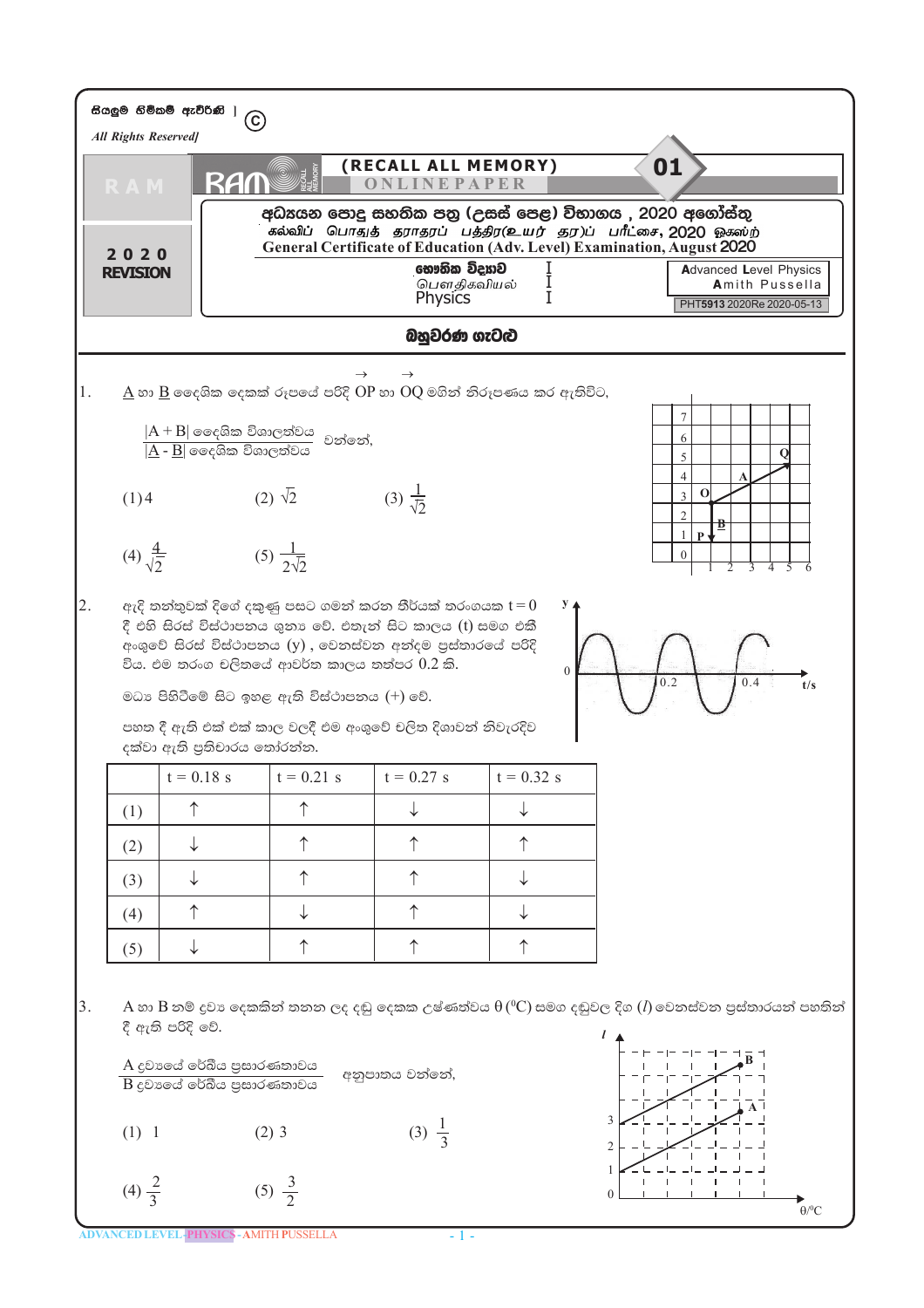4. විදාූත් ගාමක බලය E සහ අභාන්තර පුතිරෝධය ශුනා  $(r = 0)$  වන කෝෂයක් හා සම්බන්ධ R පුතිරෝධය හරහා ක්ෂමතා උත්සර්ජනය  $P$  වේ. මෙම  $R$  සමග  $R'$ පුතිරෝධයක් ලශ්ණිගතව සම්බන්ධ කළවිට එම පරිපථයේ දී R හරහා ක්ෂමතා උත්සර්ජනය  $P/2$  විය.  $R'$ සමාන වන්නේ,  $\leq$  R  $r = 0$ (1)  $\frac{R}{2}$ (2)  $\frac{R}{\sqrt{2}}$  $\mathbf{E}$  $(3)$  R (4) R  $(\sqrt{2} - 1)$  (5)  $\sqrt{2}$  R 5. එකම දුවායෙන් තැනූ හරස්කඩය හැර අන් සෑම අතින්ම සමාන <u>шиннин</u>  $A$  හා  $B$  කම්බි ලෙකෙහි  $A$  හරස්කඩ වර්ගඵලය  $B$  හි මෙන් ලදගුණයකි.  $(1)$ හි පරිදි ඒවායේ පහළ කෙළවරට  $W$  භාරයක් එල්වා ඇතිවිට මුළු විතතිය 2.7 mm වේ. දැන් (2) හි පරිදි ඒවා එකළඟ තබා ඊට පහළින් W භාරයක් එල්වූ විට කම්බි ලදකෙහිම විතතිය වන්නේ.  $(1)$  0.9 mm  $(2)$  0.8 mm  $(3)$  0.7 mm  $(4)$  0.6 mm  $(5)$  0.5 mm  $(1)$ 6. විශාල ගෝලීය ස්කන්ධයක් පමණක් සලකා ඒ වටා ඇතිවන ගුරුත්වාකර්ෂණ ක්ෂේතුයට අනුව, (A) එහි පෘෂ්ඨයේ ගුරුත්වාකර්ෂණ ක්ෂේතු තීවුතාවය එහි අරයේ වර්ගයට පුතිලෝමව සමානුපාතික වේ.  $(B)$  එහි පෘෂ්ඨයේ සිට ඉවතට යත්ම සලකන ලද වස්තුවක ගුරුත්වාකර්ෂණ විහව ශක්තිය කුමයෙන් වැඩිවේ. (C) එහි පෘෂ්ඨයේ සිට කුමයෙන් ඈතට යනවිට වියෝග පුවේගය කුමයෙන් අඩුවේ. මින් සතා වන්නේ,  $(1)$  A හා B පමණි.  $(2)$   $B$  හා  $C$  පමණි.  $(3)$  B පමණි. (4) සියල්ලම නොවේ.  $(5)$  සියල්ලම වේ. 7. ගෝලීය සන්නායක කබොලක කේන්දුය  $0$  වන අතර  $A$  හා  $0$  අතර හරි මැද + $Q$  ලක්ෂීය ආරෝපණය තබා ඇත. B හා  $D$  ලක්ෂ දෙක සන්නායක කොටස තුළ ද  $C$  හා  $E$ ලක්ෂා දෙක  $O$  කේන්දුයට සමදුරින් දෙපසින් ඇත. මේ සම්බන්ධව පහත කර ඇති පුකාශ සලකා බලන්න.  $\tilde{c}$  $\cdot$ B  $(A)$  A හා  $O$  ස්ථානවල විදාූත් ක්ෂේතු තීවුතාවල විශාලත්ව සමාන වේ.  $(B)$  B හා  $D$  ස්ථානවල විදාූත් ක්ෂේතු තීවුතා ශුනා වේ.  $(C)$   $C$  හා  $E$  ස්ථානවල විදාූත් ක්ෂේතු තීවුතාව විශාලත්ව අසමාන වේ. මේවා අතුරින් සතා වන්නේ, සන්නායක ගෝලිය කබොල

 $\dot{\leq}$ R

 $\lessgtr_{\mathbf{R}'}$ 

 $r = 0$ 

111111111111

 $(2)$ 

E.

 $E$ 

- $(1)$  A හා B පමණි. (2) B හා C පමණි.  $(3)$  B පමණි.
- $(4)$  කිසිවක් නොවේ.  $(5)$  සියල්ලම වේ.